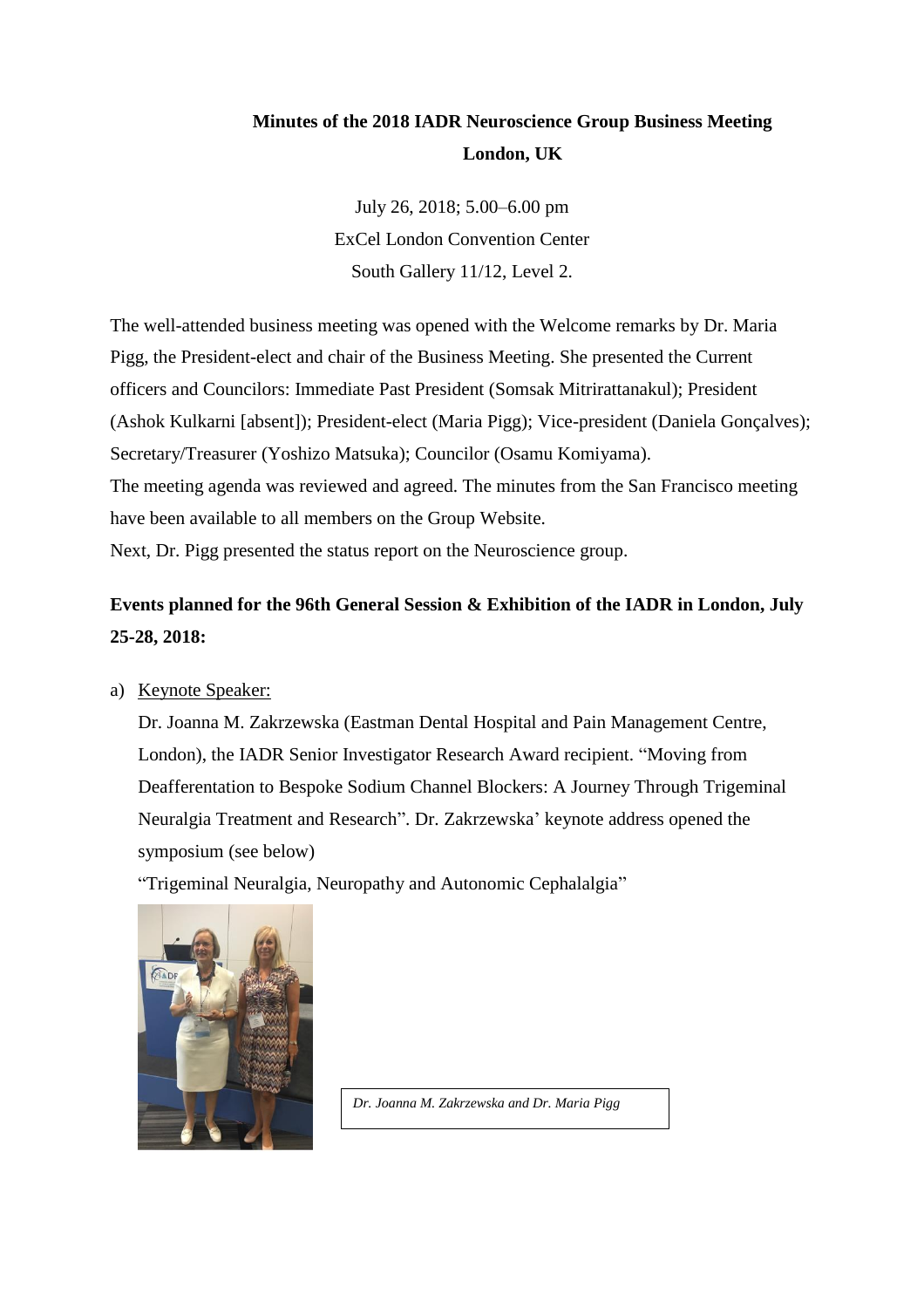- b) "IADR Neuroscience Group Investigator Awards by Wiley-Blackwell Journal of Oral Rehabilitation." The competition for this award took place at the Capital Suite 5, Level 3. Wednesday, July 25, 2018, 1:30 PM –2:25 PM. We had 7 Pre-Doctoral and 3 Post-Doctoral contestants.
- c) Seven Symposia organized by our Group as a Sponsor or Co-Sponsor:
	- I. "Mastication and Deglutition of Geriatric Patients: Mechanisms and Practice". Sponsored by: Geriatric Oral Research. Co-sponsored by the Neuroscience Group. Organizer: Prof. Ming-Lun Hsu. Wednesday, July 25, 9:30 AM – 11 AM. Speakers: Frank Lobbezoo, Limor Avivi-Arber, Makoto Inoue, Chia-Shu Lin. Chair: Prof. Ming-Lun Hsu.
	- II. "Role of Kinases in Etiology and Treatment of Orofacial Pain". Co-sponsored by the Dental Anesthesiology Research, INfORM Network, Neuroscience Group, Oral & Maxillofacial Surgery Research Group, Pharmacology /Therapeutics/Toxicology Group. Organizers: Ashok Kulkarni, Man-Kyo Chung. Wednesday, July 25, 9:30 AM – 11 AM. Speakers: Feng Tao, Koichi Iwata, Man-Kyo Chung. Chair: Prof. Koichi Iwata and Man-Kyo Chung.
	- III. "Anesthesia in the Diagnosis and Treatment of Orofacial Pain". Co-sponsored by the Dental Anesthesiology Research, INfORM Network, Neuroscience Group. Organizer: Justin Durham, Charlotte Currie. Wednesday, July 25, 11:15 AM –12:45 PM. Speakers: Steven Ganzberg, Michelle Franz-Montan, Donald Nixdorf, Ken-ichi Fukuda. Chair: Justin Durham and Charlotte Currie.
	- IV: "Oro-facial Impairment in Stroke Patients". Co-sponsored by the Geriatric Oral Research, INfORM Network, Neuroscience Group. Organizer: Martin Schimmel, Frauke Müller. Thursday, July 26, 8:00 AM – 9:30 AM. Speakers: Martin Schimmel, Colman McGrath, Takahiro Ono, Takayuki Ueda. Chair: Martin Schimmel and Frauke Müller.
	- V: "Tooth Pain: Molecular and Cellular Mechanisms". Sponsored by the Neuroscience Group. Organizer: Seog Bae Oh Thursday, July 26, 8:00 AM – 9:30 AM. Speakers: Yoshiyuki Shibukawa, Seog Bae Oh. Chair: Seog Bae Oh.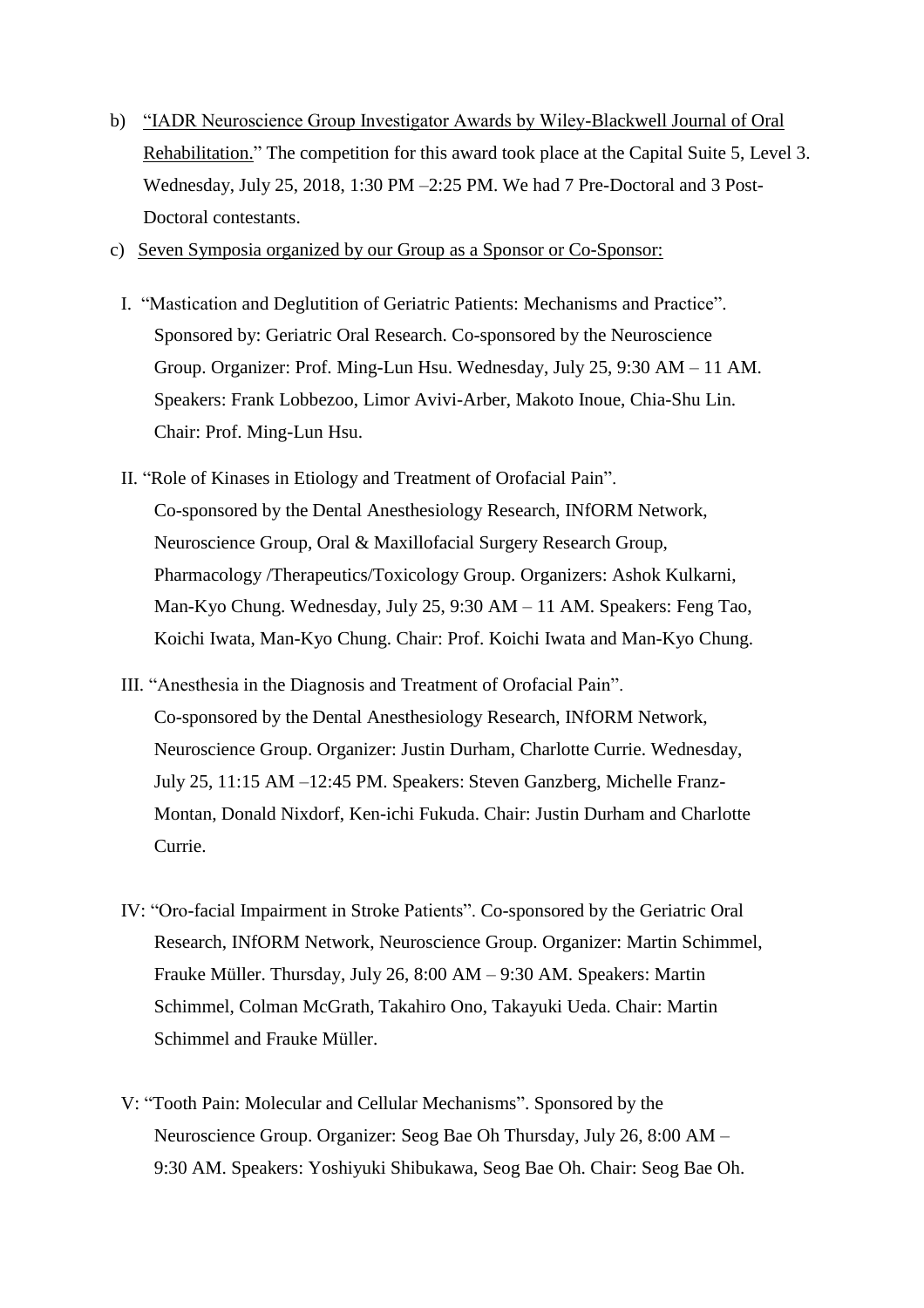- VI. "Electronic Data Capture and Management for Clinic and Research". Cosponsored by the Neuroscience Group, Clinical and Translational Science Network, INfORM Network, Oral & Maxillofacial Surgery Research Group, Oral Health Research Group. Organizer: Dominik Ettlin. Friday, July 27, 8:00 AM – 9:30 AM. Speakers: Beat Steiger, Adrian Yap, Beatrix Weber. Chair: Dominik Ettlin.
- VII. Keynote Session: "Trigeminal Neuralgia, Neuropathy and Autonomic Cephalalgia". Co-sponsored by Neuroscience Group, INfORM Network, Oral & Maxillofacial Surgery Research Group. Organizer: Maria Pigg, Justin Durham. Friday, July 27, 2:00 PM - 3:30 PM. Speakers: Joanna Zakrzewska, Somsak Mitrirattanakul, Daniela Godoi Gonçalves. Chair: Maria Pigg and Justin Durham.



*From left to right: Dr. Justin Durham, Dr. Maria Pigg, Dr. Joanna Zakrzewska, Dr. Daniela Godoi Gonçalves, Dr. Somsak Mitrirattanakul*

- d) Three oral sessions with a total of 18 abstracts:
	- I. Orofacial Pain: Assessment, Study and Treatment. Wednesday, July 25, 9:30 AM–11:00 AM.
	- II. Orofacial Pain: Methodology for Pain Assessment Thursday, July 26, 9:45 AM–11:15 AM.
	- III: Orofacial Pain: Molecular and Imaging Analysis Thursday, July 26, 2:15 PM–3:45 AM.
- e) Three Poster presentations with a total of 52 abstracts
	- I. Orofacial Pain: Etiology and Treatment Saturday, July 28, 11:00 AM-12:15 PM
	- II. Different factors affecting orofacial pain Thursday, July 26, 4:00 PM–5:15 PM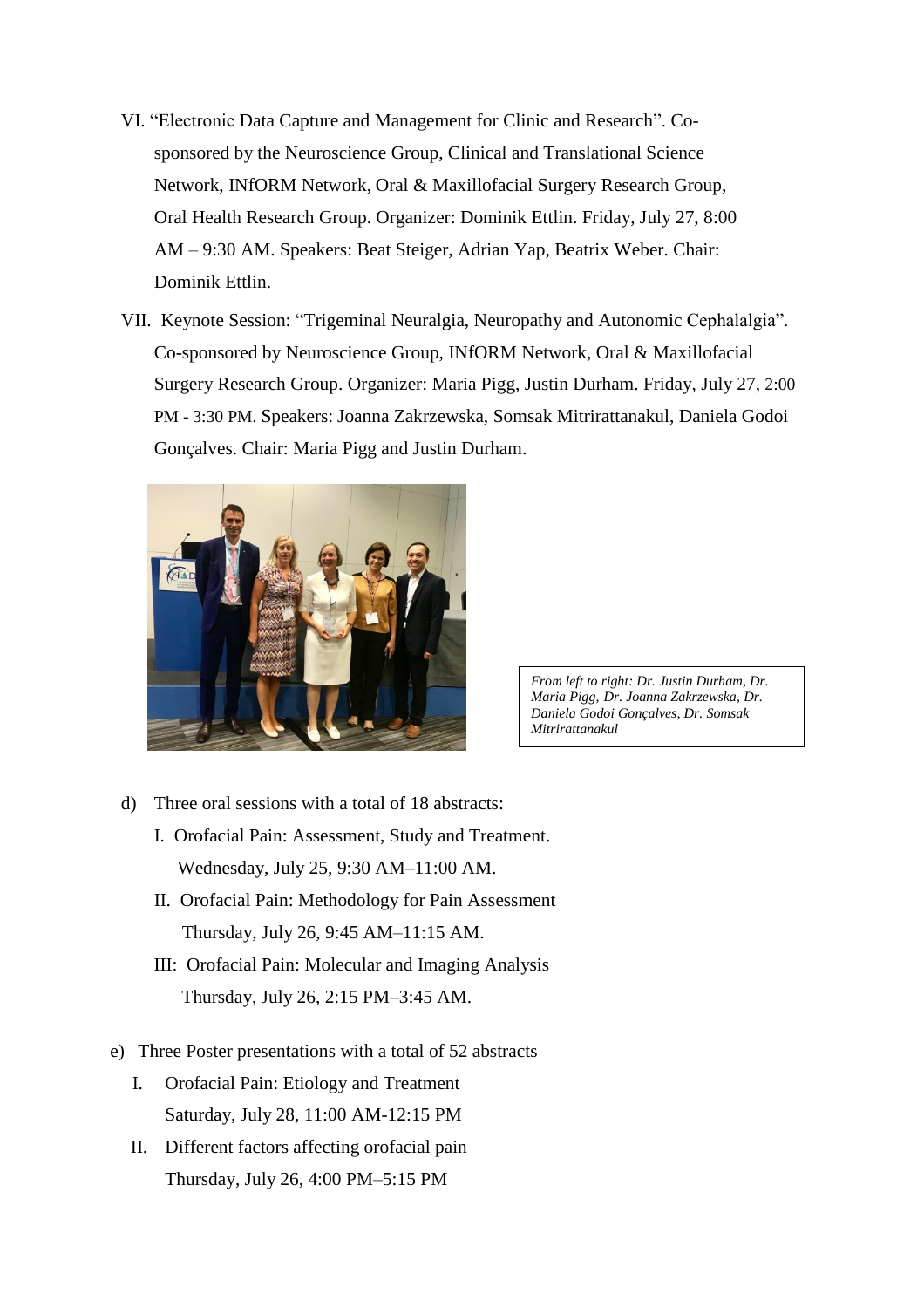- III. Orofacial Pain and Jaw Dysfunction Thursday, July 26, 11:30 AM–12:45 PM.
- IV. Oral Pain: Effects of Stress, Food Preference and Motor Skills Friday, July 27, 3:45 PM– 5:00 PM
- V. Pain Analysis in TMD and Other Orofacial Disorders Friday, July 27, 3:45 PM– 5:00 PM
- VI. Pain Signaling: Role of Neurotransmitters, Immune System & Molecular Pathways Saturday, July 28, 12:30 PM-1:45 PM

# **Total number of abstracts submitted to IADR Neuroscience Group at the London Meeting: 75. Abstracts presented at the meeting: 70. Rejection rate: 4%.**

## **Financial and membership report** (Daniela Gonçalves)

a) Financial status:

Balance on 3/31/2016: US \$13,555.27

Balance on 12/31/2017: US \$12,228.19

Incomes:

First Quarter 2018: \$3,371.00

Expenses First Quarter 2018 IADR meeting: \$1,382.20 (Reception)

Balance on 3/31/2018: US \$ 14,216.99

Invited speaker reimbursement: \$192.00 (estimate)

Senior investigator award: \$1,500.00

b) Membership status:

2016 – Total membership: 314

Full members: 191

Retired members: 6

Student members: 117

2017 – Total membership: 253 Full members: 153 Retired members: 17 Student members: 83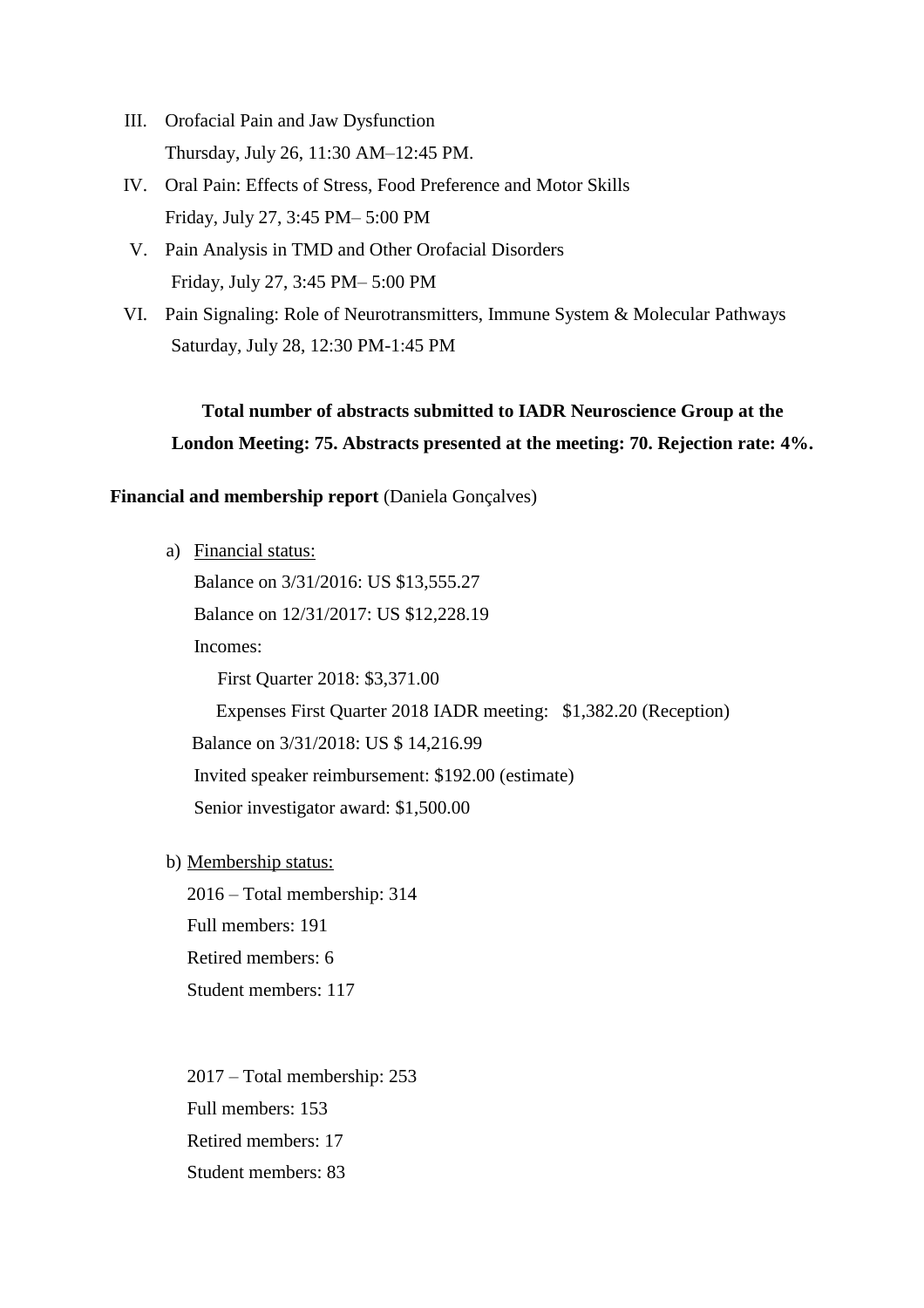2018 – Total membership (per Feb 12, 2018) Full members: 130 Retired members: 17 Student members: 58

#### **Newsletter - The Masticator report (Daniela Gonçalves)**

Daniela Gonçalves reported that two issues of The Masticator were released in January and July of 2018. The Masticator is an important communication channel to keep the members connected and informed. The members in attendance gave feedback that they were pleased with the information provided and that they consider it useful to get a summary of the relevant issues related to our group. Dr. Anibal Diogenes mentioned he is not receiving The Masticator by e-mail. He was then informed that all issues of The Masticator are available on our website [\(https://www.iadr.org/IADR/Join-Renew/Groups-Networks/Neuroscience-](https://www.iadr.org/IADR/Join-Renew/Groups-Networks/Neuroscience-Group/Newsletters)[Group/Newsletters\)](https://www.iadr.org/IADR/Join-Renew/Groups-Networks/Neuroscience-Group/Newsletters).

Next, Dr. Maria Pigg presented updates on interactions with the IADR and the Neuroscience Group Executive Committee and Elections.

#### **IADR / Neuroscience Group interactions**

The IADR Governance Handbook replaced the Constitution & Bylaws of all scientific Groups & Networks in 2017.

The new regulations introduced some changes for our Group regarding elections, positions and responsibilities, which was briefly reviewed. Members were encouraged to take part of the handbook which is available at [www.iadr.org.](http://www.iadr.org/)

The Group's old steering document (" Constitution and Bylaws") has been transformed into a guiding document ("NEU Guidelines") which informs the Group work more in detail. The revised document with marked changes will be made available on our website together with the minutes of this meeting, and feedback from the members is invited (please send to maria.pigg@mau.se).

1. **The Executive Committee proposes the following Executive Committee for the next Business Year (2018 - 2019) and council representatives**:

President: Ashok Kulkarni

President-elect: Maria Pigg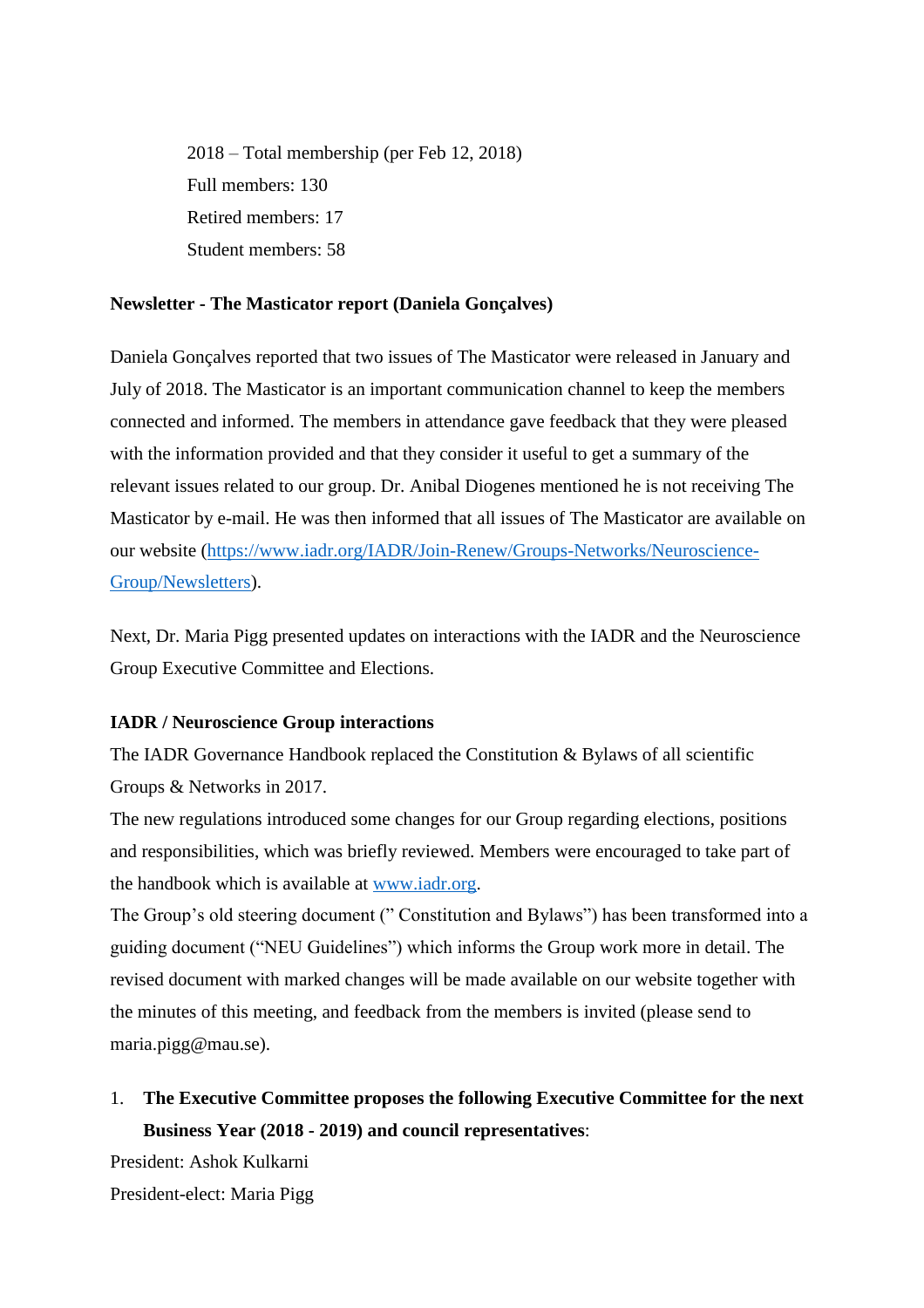#### Vice-president: Daniela Gonçalves

Secretary/Treasurer: Yoshizo Matsuka (3-year term: 2018 – 2020)

Councilor: Osamu Komiyama (3-year term: 2018 – 2020)

She also presented the two candidates for the Vice-president position, for which election will occur in the fall of 2018:

Dr. Anibal Diogenes – University of Texas Health Sciences at San Antonio, USA

Dr. Nikolaos Giannakopoulos - University of Würzburg, Germany

## **Report from IADR Council meeting** July 24, 2018 (Maria Pigg)

- 2017 San Francisco General Session: >5,800 attendants, budget surplus USD 196k
- Strong attendance 2018 London, but still lower than a North America meeting
- Budgeted total deficit for 2018: USD 166k (IADR good for 12,000,000)
- Member dues 2019: increase w 2-5 USD 2019
- Registration meeting 2019: increase w 20-30 USD (new: 5-year member category!)
- 2018 membership: 10,786 (2% increase from 2017)
- Institutional membership:  $110 (10 new in 2018) possibility to discuss with research$ deans, encourage membership from your school
- JDR impact factor increased to 5.380
- JDR-CTR submit application for Medline/PubMed 2019 (and for impact factor), 4 issues per year, increasing number of applications, more expected when PubMed listed
- Interactive session: IADR Mission revision How compete with other organizations  $\&$ meetings?
- The 2023 IADR meeting is to take place in Bogotá, Colombia.

# **Report from AADR Council meeting** (Maria Pigg)

Ashok Kulkarni represented the Group in the AADR Council meeting on March 21, 2018 at Ft. Lauderdale, FL, USA, and also represented the INfORM.

Details of the Council deliberations and resolutions are available online [www.iadr.org](http://www.iadr.org/)

## 2. **Neuroscience Group Awards: updates** (Maria Pigg)

Dr. Maria Pigg proposed Prof. Frank Lobbezoo – ACTA Amsterdam, as the candidate for the Senior Investigator Research Award by IADR Neuroscience Group for the IADR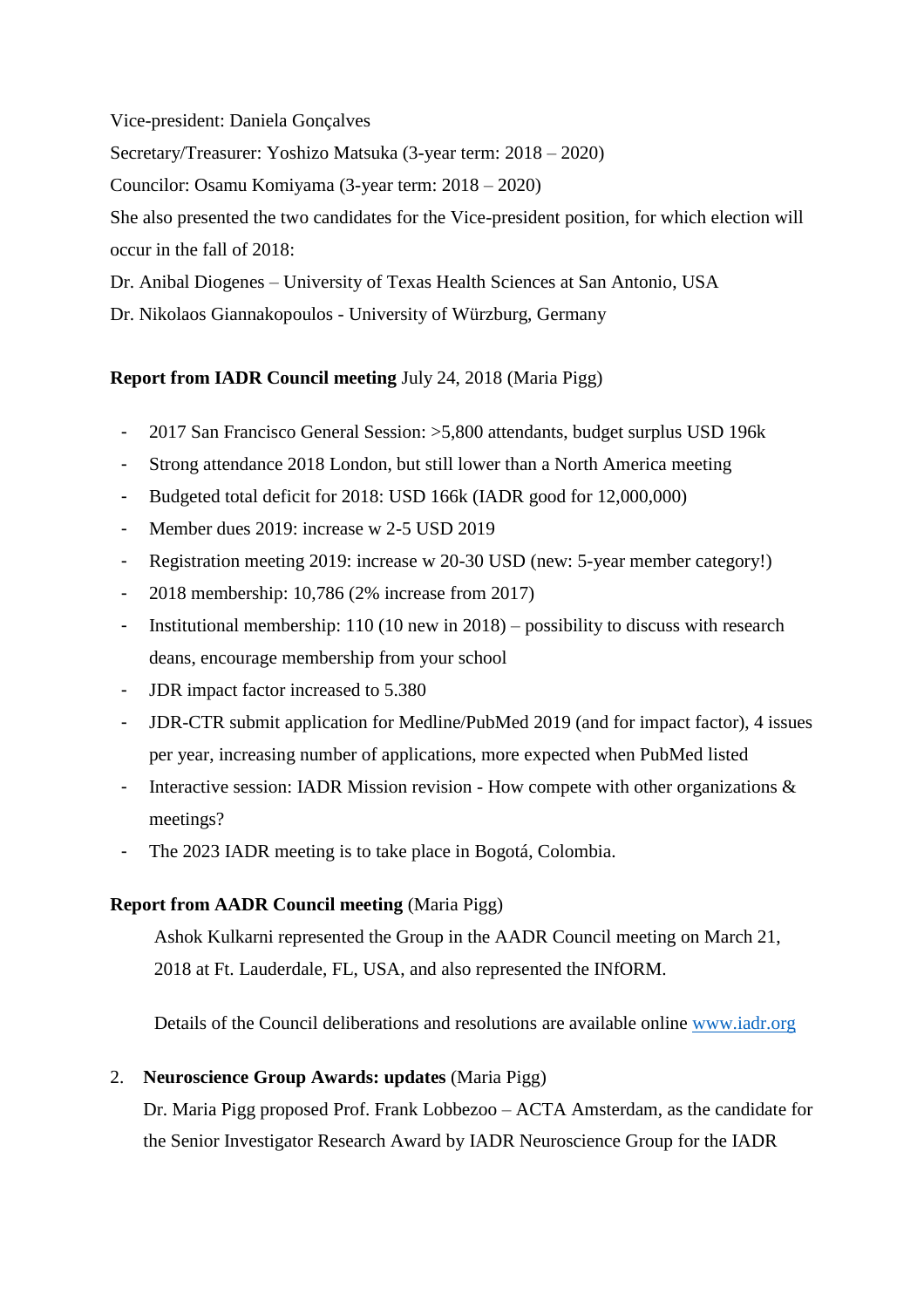2019 General Session in Vancouver, CA. Her proposal was unanimously accepted by the Group members in attendance.

Dr. Maria Pigg also invited discussion on future sponsorship for the Award. GSK sponsored the Award in 2014, 2015 and 2017 but did not grant their sponsorship in 2016 and 2018. One possibility to attract interest from the industry may be to increase the visibility and "weight" of the Award. Currently it is not IADR approved since the selection criteria and -process have not been vetted (and does not at present fulfil the IADR Award criteria). The Award is not therefore listed on the IADR Awards website. Official IADR Award status may conceivably improve the Group's chances of attracting sponsorship. The members in attendance agreed that we should work towards getting IADR approval.

For the 2019 Award, Joanna Zakrzewska suggested approaching Biogen with whom has had good collaboration.

3. **Winners of IADR Wiley Blackwell Neuroscience Young Investigator Awards 2017**  (Maria Pigg)

We had 3 contestants in the postdoctoral category and 7 in the predoctoral category. All 10 candidates presented their posters.

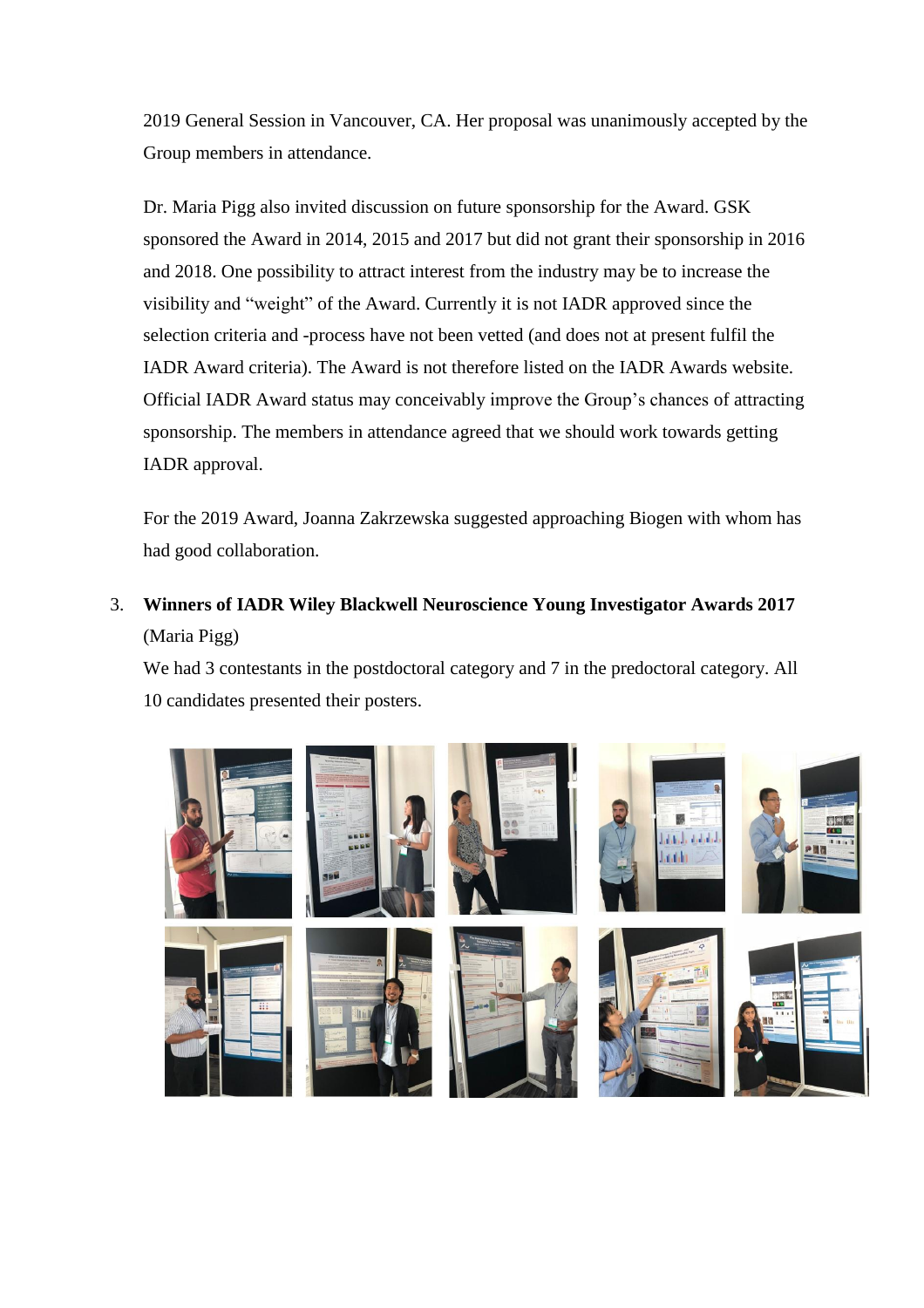The winners were:

# **Pre-Doctoral**

Pankaj Taneja - University of Aarhus – Denmark: "The Methodology to Assess Tactile Pleasant Sensation: A Systematic Review". Award amount: US\$500.00.



*Maria Pigg and Pankaj Taneja*

## **Post-Doctoral**

Simple Futarmal Kothari - University of Aarhus – Denmark: "Effect of Repetitive Transcranial Magnetic Stimulation on Perceptual Distortion". Award amount: US\$ 1,000.00.



*Maria Pigg and Simple Futarmal Kothari*



*From left to right: Daniela Gonçalves, Pankaj Taneja, Simple Futarmal Kothari, Maria Pigg, Sam Mitrirattanakul*